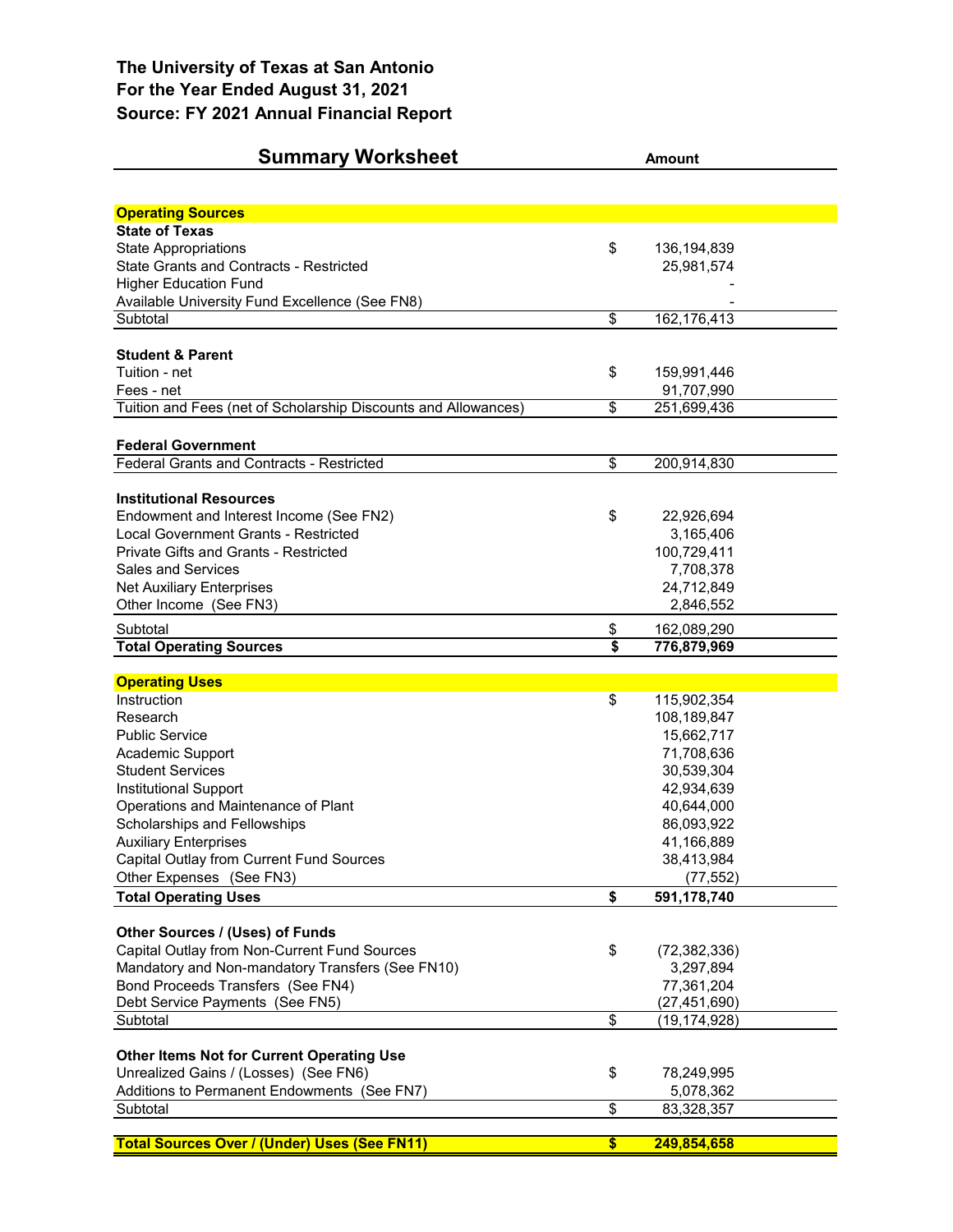## The University of Texas at San Antonio **The Control of Texas at San Antonio Your File Name:** 110 - S & U - FY 2021 - S-A.xlsx Please enter only whole numbers.<br>For the Year Ended August 31, 2021 **For the Year Ended August 31, 2021**

**110 - S & U - FY 2021 - S-A.xlsx**

**Source: FY 2021 Annual Financial Report Do not link to external spreadsheets.**

| DETAIL WORKSHEET FY 2021                                                                                                                      |                                     |                            |                                 |                                 |            |                                              |                     |                                      |                        |                              |
|-----------------------------------------------------------------------------------------------------------------------------------------------|-------------------------------------|----------------------------|---------------------------------|---------------------------------|------------|----------------------------------------------|---------------------|--------------------------------------|------------------------|------------------------------|
|                                                                                                                                               |                                     |                            |                                 |                                 |            | Annuity, Life &                              |                     |                                      |                        | <b>FY 2021</b>               |
| <b>Operating Sources</b>                                                                                                                      | <b>Educational &amp;</b><br>General | <b>Designated</b>          | Auxiliary<br><b>Enterprises</b> | <b>Restricted</b><br>Expendable | Loan Funds | <b>Endowment and</b><br><b>Similar Funds</b> | Unexpended<br>Plant | <b>Retirement of</b><br>Indebtedness | Investment In<br>Plant | Primary<br><b>University</b> |
| <b>State of Texas</b>                                                                                                                         |                                     |                            |                                 |                                 |            |                                              |                     |                                      |                        |                              |
| <b>State Appropriations</b>                                                                                                                   | 136, 194, 839                       |                            |                                 |                                 |            |                                              |                     |                                      |                        | 136, 194, 839                |
| State Grants and Contracts - Restricted                                                                                                       | 23,481,728                          | 780,187                    |                                 | 1,719,659                       |            |                                              |                     |                                      |                        | 25,981,574                   |
| <b>Higher Education Fund</b>                                                                                                                  |                                     |                            |                                 |                                 |            |                                              |                     |                                      |                        |                              |
| Available University Fund Excellence (See FN8)                                                                                                |                                     |                            |                                 |                                 |            |                                              |                     |                                      |                        |                              |
| Subtotal                                                                                                                                      | 159,676,567                         | 780,187                    |                                 | 1,719,659                       |            |                                              |                     |                                      |                        | 162, 176, 413                |
|                                                                                                                                               |                                     |                            |                                 |                                 |            |                                              |                     |                                      |                        |                              |
| <b>Student &amp; Parent</b>                                                                                                                   |                                     |                            |                                 |                                 |            |                                              |                     |                                      |                        |                              |
| <b>Tuition Potential 100%</b>                                                                                                                 | 63,714,972                          | 179,828,468                |                                 |                                 |            |                                              |                     |                                      |                        | 243,543,440                  |
| Waivers - Statutory (Not Reported in AFR) (Enter as Negative No.)                                                                             | (11,667,359)                        |                            |                                 |                                 |            |                                              |                     |                                      |                        | (11,667,359)                 |
| Waivers - Institutional (Not Reported in AFR) (Enter as Negative No.)<br>Exemptions - Statutory (Not Reported in AFR) (Enter as Negative No.) |                                     |                            |                                 |                                 |            |                                              |                     |                                      |                        |                              |
| Exemptions - Institutional (Not Reported in AFR) (Enter as Negative No.)                                                                      |                                     |                            |                                 |                                 |            |                                              |                     |                                      |                        |                              |
| Tuition - Gross - AFR Presentation                                                                                                            | 52,047,613                          | 179,828,468                |                                 |                                 |            |                                              |                     |                                      |                        | 231,876,081                  |
| Waivers - Statutory (Reported in AFR) (Enter as Negative No.)                                                                                 |                                     |                            |                                 |                                 |            |                                              |                     |                                      |                        |                              |
| Waivers - Institutional (Reported in AFR) (Enter as Negative No.)                                                                             |                                     |                            |                                 |                                 |            |                                              |                     |                                      |                        |                              |
| Exemptions - Statutory (Reported in AFR) (Enter as Negative No.)                                                                              | (3,539,872)                         | (17, 248, 917)             |                                 |                                 |            |                                              |                     |                                      |                        | (20, 788, 789)               |
| Exemptions - Institutional (Reported in AFR) (Enter as Negative No.)                                                                          |                                     |                            |                                 |                                 |            |                                              |                     |                                      |                        |                              |
| All Other Scholarship Disc.& Allow. (Enter as Negative No.)                                                                                   | (12,685,435)                        | (38, 410, 411)             |                                 |                                 |            |                                              |                     |                                      |                        | (51,095,846)                 |
| Tuition - net                                                                                                                                 | 35.822.306                          | 124.169.140                |                                 |                                 |            |                                              |                     |                                      |                        | 159.991.446                  |
| Fees Potential 100%                                                                                                                           | 5,394,733                           | 93,394,615                 | 33,909,362                      |                                 |            |                                              |                     |                                      |                        | 132,698,710                  |
| Waivers - Statutory (Not Reported in AFR) (Enter as Negative No.)                                                                             |                                     |                            |                                 |                                 |            |                                              |                     |                                      |                        |                              |
| Waivers - Institutional (Not Reported in AFR) (Enter as Negative No.)                                                                         |                                     |                            |                                 |                                 |            |                                              |                     |                                      |                        |                              |
| Exemptions - Statutory (Not Reported in AFR) (Enter as Negative No.)                                                                          |                                     |                            |                                 |                                 |            |                                              |                     |                                      |                        |                              |
| Exemptions - Institutional (Not Reported in AFR) (Enter as Negative No.)                                                                      |                                     |                            |                                 |                                 |            |                                              |                     |                                      |                        |                              |
| Fees - Gross - AFR Presentation                                                                                                               | 5,394,733                           | 93,394,615                 | 33,909,362                      |                                 |            |                                              |                     |                                      |                        | 132,698,710                  |
| Waivers - Statutory (Reported in AFR) (Enter as Negative No.)                                                                                 |                                     |                            |                                 |                                 |            |                                              |                     |                                      |                        |                              |
| Waivers - Institutional (Reported in AFR) (Enter as Negative No.)                                                                             |                                     |                            |                                 |                                 |            |                                              |                     |                                      |                        |                              |
| Exemptions - Statutory (Reported in AFR) (Enter as Negative No.)                                                                              |                                     |                            | (2,350,335)                     |                                 |            |                                              |                     |                                      |                        | (2,350,335)                  |
| Exemptions - Institutional (Reported in AFR) (Enter as Negative No.)                                                                          |                                     |                            |                                 |                                 |            |                                              |                     |                                      |                        |                              |
| All Other Scholarship Disc.& Allow. (Enter as Negative No.)<br>Fees - net                                                                     | (1,681,752)<br>3.712.981            | (28,906,888)<br>64.487.727 | (8,051,745)<br>23,507,282       |                                 |            |                                              |                     |                                      |                        | (38, 640, 385)<br>91.707.990 |
|                                                                                                                                               |                                     |                            |                                 |                                 |            |                                              |                     |                                      |                        |                              |
| Net Tuition and Fees (Funds Collected)                                                                                                        | 39,535,287                          | 188,656,867                | 23,507,282                      |                                 |            |                                              |                     |                                      |                        | 251,699,436                  |
|                                                                                                                                               |                                     |                            |                                 |                                 |            |                                              |                     |                                      |                        |                              |
| <b>Federal Government</b><br>Federal Grants and Contracts - Restricted                                                                        | 4.955.289                           | 11,531,181                 |                                 | 184.428.360                     |            |                                              |                     |                                      |                        | 200.914.830                  |
|                                                                                                                                               |                                     |                            |                                 |                                 |            |                                              |                     |                                      |                        |                              |
| <b>Institutional Resources</b>                                                                                                                |                                     |                            |                                 |                                 |            |                                              |                     |                                      |                        |                              |
| Endowment and Interest Income (See FN2)                                                                                                       | 113.422                             | 9.265.294                  | 2.860.031                       | 9,423,139                       | 26.939     | 247.158                                      | 990.711             |                                      |                        | 22,926,694                   |
| Local Government Grants - Restricted                                                                                                          |                                     | 469,629                    |                                 | 2,695,777                       |            |                                              |                     |                                      |                        | 3,165,406                    |
| Private Gifts and Grants - Restricted                                                                                                         |                                     | 534,772                    |                                 | 100,194,639                     |            |                                              |                     |                                      |                        | 100,729,411                  |
| Sales and Services                                                                                                                            |                                     | 7,536,591                  | 24,712,849                      | 171,787                         |            |                                              |                     |                                      |                        | 7,708,378<br>24,712,849      |
| <b>Net Auxiliary Enterprises</b><br>Other Income (See FN3)                                                                                    |                                     | 1,609,514                  | 28,377                          | 1,180,055                       | 40,857     |                                              |                     |                                      | (12, 251)              | 2,846,552                    |
| Subtotal                                                                                                                                      | 113,422                             | 19,415,800                 | 27,601,257                      | 113,665,397                     | 67,796     | 247,158                                      | 990,711             |                                      | (12, 251)              | 162,089,290                  |
| <b>Total Operating Sources</b>                                                                                                                | 204,280,565                         | 220.384.035                | 51,108,539                      | 299.813.416                     | 67.796     | 247.158                                      | 990.711             |                                      | (12, 251)              | 776,879,969                  |
|                                                                                                                                               |                                     |                            |                                 |                                 |            |                                              |                     |                                      |                        |                              |
| <b>Operating Uses</b>                                                                                                                         |                                     |                            |                                 |                                 |            |                                              |                     |                                      |                        |                              |
| Instruction                                                                                                                                   | 89,832,393                          | 21,657,878                 |                                 | 4.412.083                       |            |                                              |                     |                                      |                        | 115,902,354                  |
| Research                                                                                                                                      | 49,735,463                          | 12,473,659                 |                                 | 45,980,725                      |            |                                              |                     |                                      |                        | 108,189,847                  |
| <b>Public Service</b>                                                                                                                         | 5,869,420                           | 1,176,611                  |                                 | 8,616,686                       |            |                                              |                     |                                      |                        | 15,662,717                   |
| Academic Support                                                                                                                              | 23,889,075                          | 40,660,906                 |                                 | 7,158,655                       |            |                                              |                     |                                      |                        | 71,708,636                   |
| <b>Student Services</b>                                                                                                                       | 5,403,003                           | 23,381,576                 |                                 | 731,065                         | 1,023,660  |                                              |                     |                                      |                        | 30,539,304                   |
| <b>Institutional Support</b>                                                                                                                  | 29,266,853                          | 10,172,842                 |                                 | 3,494,944                       |            |                                              |                     |                                      |                        | 42,934,639                   |
| Operations and Maintenance of Plant                                                                                                           | 16,360,131                          | 18,336,117                 |                                 | 143,416                         |            |                                              | 5,804,336           |                                      |                        | 40,644,000                   |
| Scholarships and Fellowships                                                                                                                  | 11,310,832                          | 19,183,044                 |                                 | 55,600,046                      |            |                                              |                     |                                      |                        | 86,093,922                   |
| <b>Auxiliary Enterprises</b>                                                                                                                  |                                     | 161,994                    | 39,541,223<br>258,733           | 1,463,672                       |            |                                              |                     |                                      |                        | 41,166,889<br>38,413,984     |
| Capital Outlay from Current Fund Sources*                                                                                                     | 876,356                             | 15,817,008                 |                                 | 21,461,887                      |            |                                              |                     |                                      |                        |                              |
| Other Expenses (See FN3)                                                                                                                      |                                     | 111,055                    | 114,123                         |                                 | (302, 730) |                                              |                     |                                      |                        | (77, 552)                    |
| <b>Total Operating Uses</b>                                                                                                                   | 232,543,526                         | 163,132,690                | 39,914,079                      | 149,063,179                     | 720,930    |                                              | 5,804,336           |                                      |                        | 591,178,740                  |
| Other Sources / (Uses) of Funds                                                                                                               |                                     |                            |                                 |                                 |            |                                              |                     |                                      |                        |                              |
| Capital Outlay from Non-Current Fund Sources**                                                                                                |                                     |                            |                                 |                                 |            |                                              | (72, 382, 336)      |                                      |                        | (72, 382, 336)               |
| Mandatory and Non-mandatory Transfers (See FN10)                                                                                              | 45,963,484                          | (4, 339, 347)              | 22,158,947                      | (133, 130, 391)                 | 849,722    | 44, 117, 242                                 | 27,654,005          |                                      | 24,232                 | 3,297,894                    |
| Bond Proceeds Transfers In (See FN4)                                                                                                          |                                     |                            |                                 |                                 |            |                                              | 77,361,204          |                                      |                        | 77,361,204                   |
| Debt Service Payments (See FN5)                                                                                                               | (16, 641, 000)                      | (1,604,870)                | (9,205,820)                     |                                 |            |                                              |                     |                                      |                        | (27, 451, 690)               |
| Subtotal                                                                                                                                      | 29,322,484                          | (5,944,217)                | 12,953,127                      | (133, 130, 391)                 | 849,722    | 44, 117, 242                                 | 32,632,873          |                                      | 24,232                 | (19, 174, 928)               |

**Other Items Not for Current Operating Use**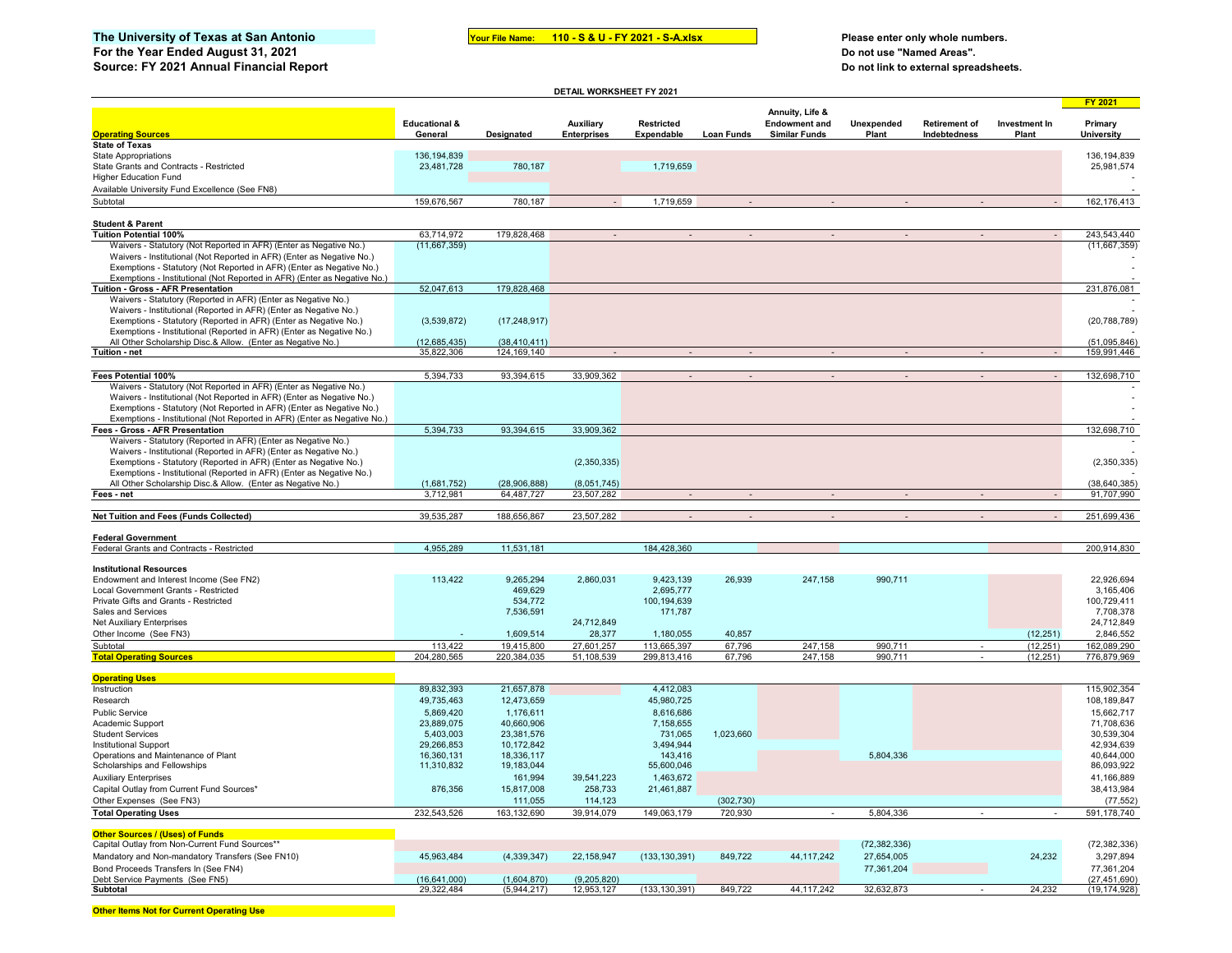| Unrealized Gains / (Losses) (See FN6)<br>Additions to Permanent Endowments (See FN7)                                                                                                         |           | 22,750,376 | 4,394,742  | 4,604,626  |         | 46.500.251<br>5.078.362 |            |                           | 78.249.995<br>5,078,362   |
|----------------------------------------------------------------------------------------------------------------------------------------------------------------------------------------------|-----------|------------|------------|------------|---------|-------------------------|------------|---------------------------|---------------------------|
| Subtotal                                                                                                                                                                                     |           | 22,750,376 | 4,394,742  | 4,604,626  |         | 51,578,613              |            |                           | 83,328,357                |
|                                                                                                                                                                                              |           |            |            |            |         |                         |            |                           |                           |
| <b>Total Sources Over / (Under) Uses (See FN 11)</b>                                                                                                                                         | 1.059.523 | 74,057,504 | 28,542,329 | 22.224.472 | 196,588 | 95,943,013              | 27,819,248 | 11,981                    | 249,854,658               |
| Bond Proceeds/(Principal Debt Payments)<br><b>Depreciation Expense</b><br>Transfer of Capital Asset(s) from System<br>Other Post-Employment Benefit (OPEB) Expense<br>Non-Cash Capital Gifts |           |            |            |            |         |                         |            | (59,046,219)<br>1,533,784 | (59,046,219)<br>1,533,784 |
| Capital Outlay                                                                                                                                                                               |           |            |            |            |         |                         |            | 110,796,320               | 110,796,320               |
| Change in Net Assets (Total Agrees with AFR***)                                                                                                                                              | 1,059,523 | 74,057,504 | 28,542,329 | 22.224.472 | 196,588 | 95,943,013              | 27,819,248 | 53,295,866                | 303,138,543               |

\*Defined as any capital outlay expenses from Educational & General, Designated, Auxiliary, or Restricted Expendable Funds.<br>\*\*Defined as any capital outlay expense from funds other than Educational & General, Designated, Au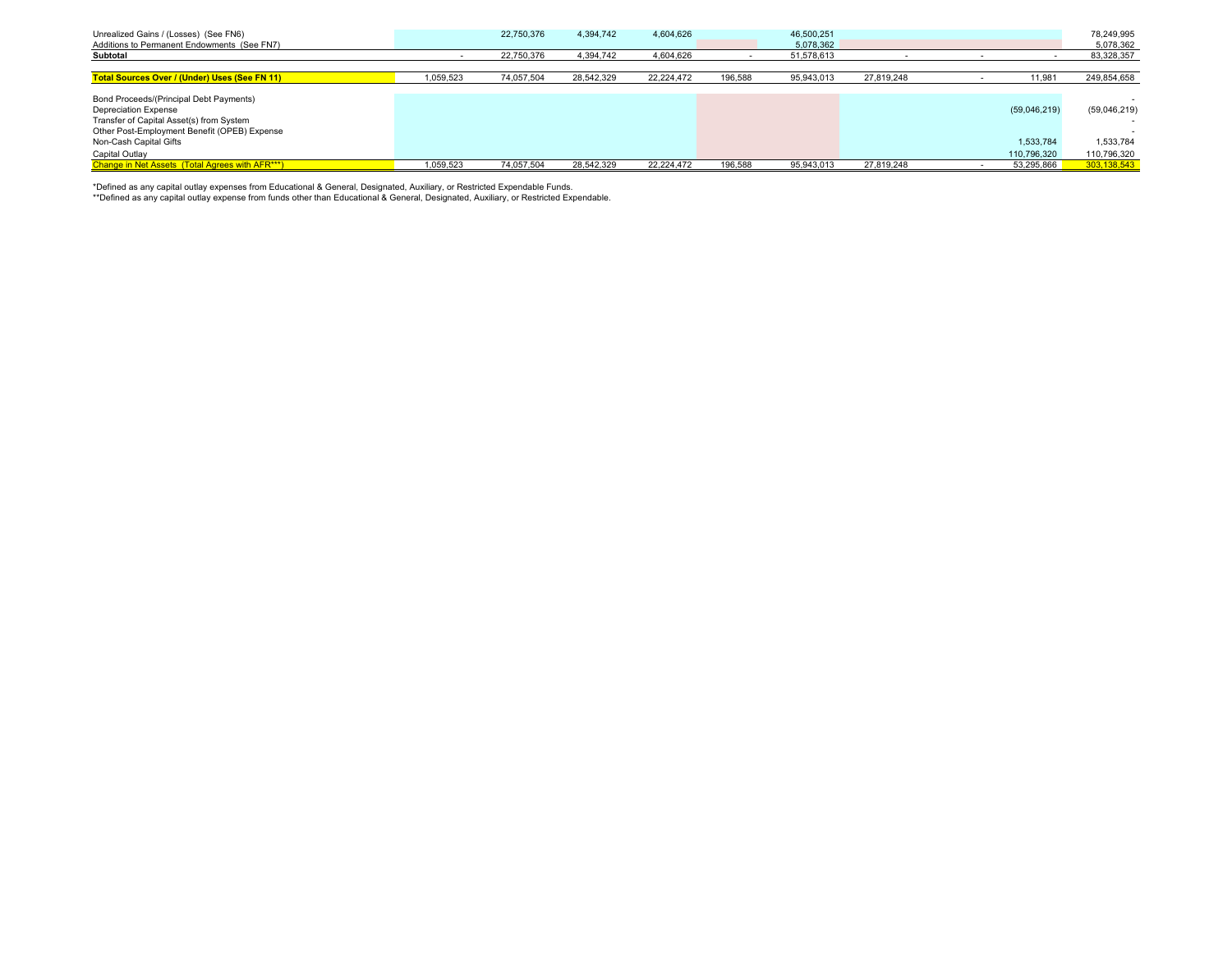**Note; This tab is only for individual institutions/agencies, Systems do not need to complete this tab, unless they report research expenditures.**

# **For the Ended Star Ended August 2021 Data Entry Areas** Please enter only whole numbers.

**Do not link to external spreadsheets.** Zoom % should be at 75%.

#### **FY 2021 Research Expenditure Survey**

| <b>Summary of R &amp; D Expenditures</b>                                                                                                                                                 |  | <b>Overall Total</b> | <b>Defined For Survey</b> |              |                 |  |
|------------------------------------------------------------------------------------------------------------------------------------------------------------------------------------------|--|----------------------|---------------------------|--------------|-----------------|--|
| R & D Expenses as defined for the Research Expenditure Survey                                                                                                                            |  | 108.189.847 \$       | 108.189.847               | Research Per | Difference      |  |
| R & D Expenses not meeting the narrow definition of R & D used in the Research Expenditures Survey (Must be a positive number.)                                                          |  |                      |                           | SRECNP       |                 |  |
| Total Expenses for R & D as reported on the Schedule of Revenues, Expenses, and Changes in Net Position                                                                                  |  | 108,189,847          |                           | 108,189,847  |                 |  |
|                                                                                                                                                                                          |  |                      |                           |              | <b>Balanced</b> |  |
| Other Research-related Equipment Expenditures (noncurrent fund expenditures, etc. - do not include R & D plant expenses or construction)                                                 |  |                      |                           |              |                 |  |
| Indirect Costs associated with Expenses for R & D as defined for this survey                                                                                                             |  | 9,880,976            | 9,880,976                 |              |                 |  |
| Capital Outlay for research equipment (do not include R & D plant expenses or construction)                                                                                              |  | 21,994,540           | 21.994.540                |              | From FGD Tab    |  |
| Expenditures for conduct of R & D made by institution's research foundation or 501© corporation on behalf of the institution and not report in institution AFR, including indirect costs |  |                      |                           |              |                 |  |
| not reported above                                                                                                                                                                       |  |                      |                           |              |                 |  |
| Pass-throughs from other Texas A&M members not reported in R & D Expenditures as defined for the Research Expenditure Survey                                                             |  |                      |                           |              |                 |  |
| <b>Total R &amp; D Expenditures</b>                                                                                                                                                      |  | 140,065,363 \$       | 140,065,363               |              |                 |  |
| Amount of Total R & D Expenditures your institution received as a Subrecipient                                                                                                           |  |                      | 4,186,923                 |              |                 |  |
| Amount of Total R & D Expenditures your institution passed through to Subrecipients                                                                                                      |  |                      | 1,226,322                 |              |                 |  |

| <b>R &amp; D Expenditures By Funding Source</b>       | Federal       | <b>State Appropriations</b> | State<br>Contracts/Grants | Institution<br>Resources | Private<br>For-Profit | Private<br>Non-Profit | Total        |                        |                   |
|-------------------------------------------------------|---------------|-----------------------------|---------------------------|--------------------------|-----------------------|-----------------------|--------------|------------------------|-------------------|
| <b>Agricultural Sciences</b>                          | 91,622        | $\mathbf{0}$                | $\Omega$                  | $\mathbf{0}$             | $\Omega$              | 0 <sup>5</sup>        | 91,622       |                        |                   |
| Biological and Other Life Sciences                    | 10,708,767    | 5,010,187                   | 74,776                    | 1,891,030                | 529,795               | 1,529,301             | 19,743,856   |                        |                   |
| Computer Science                                      | 7,830,671     | 3,237,382                   | 15,334                    | 2,211,291                | 540,709               | 299,445               | 14, 134, 832 |                        |                   |
| Engineering                                           | 7,179,447     | 9,125,563                   | 522,818                   | 5,200,780                | 759,892               | 631,271               | 23,419,771   |                        |                   |
| <b>Environmental Sciences</b>                         | 1,831,433     | 235,116                     | 17,442                    | 7,250,077                | 155,275               | 23,730                | 9,513,073    |                        |                   |
| Mathematical Sciences                                 | 116,275       | 1,391,936                   |                           | 177,315                  | (1,291)               | 1,076                 | 1,685,311    |                        | <b>Difference</b> |
| <b>Medical Sciences</b>                               | 373,491       | 13,138                      | 674,086                   | 7,430                    | 204,996               | 159,187               | 1,432,328    | <b>Balanced</b>        |                   |
| Physical Sciences                                     | 5,054,615     | 2,732,703                   | 15,995                    | 667,946                  | 548,840               | 422,480               | 9,442,579    |                        |                   |
| Psychology                                            | 304,313       | 1,046,702                   | $\Omega$                  | 165,515                  | 46,460                | $\Omega$              | 1,562,990    | Difference Must Be "-" |                   |
| Social Sciences                                       | 1,414,964     | 6,168,091                   | 260,248                   | 1,297,639                | 156,270               | (3,008)               | 9,294,204    | and White in Color In  |                   |
| Other Sciences not classified above                   | 1,394,786     | 5,552,055                   | 7,044                     | 4,262,652                | 377,291               | 326,598               | 11,920,426   | Order To Submit.       |                   |
| Arts and Humanities                                   | 72,970        | 4,203,502                   | 13,581                    | 229,046                  | 6,391                 | 435,673               | 4,961,163    |                        |                   |
| <b>Business Administration</b>                        | 261,507       | 7,388,407                   | 60,297                    | 611,525                  | 89,182                | 387,095               | 8,798,013    |                        |                   |
| Education                                             | 5,503,682     | 2,190,755                   | 1,677,460                 | 452,267                  | 1,381,268             | 162,386               | 11,367,818   |                        |                   |
| Law                                                   | 141,233       | $\mathbf 0$                 | $\mathbf{0}$              | 73,254                   | $\mathbf{0}$          | $\mathbf{0}$          | 214,487      |                        |                   |
| Field of Study - Future Use 1                         |               |                             |                           |                          |                       |                       |              |                        |                   |
| Field of Study - Future Use 2                         |               |                             |                           |                          |                       |                       |              |                        |                   |
| Field of Study - Future Use 3                         |               |                             |                           |                          |                       |                       |              |                        |                   |
| Field of Study - Future Use 4                         |               |                             |                           |                          |                       |                       |              |                        |                   |
| Field of Study - Future Use 5                         |               |                             |                           |                          |                       |                       |              |                        |                   |
| Other Non-Science Activities                          | 672,207       | 2,316,282                   | 225,057                   | 789,046                  | 602,221               | 7,878,077             | 12,482,890   |                        |                   |
| <b>Total R &amp; D Expenditures By Funding Source</b> | 42,951,983 \$ | 50,611,819 \$               | 3,564,138                 | 25,286,813 \$            | 5,397,299 \$          | 12,253,311 \$         | 140,065,363  |                        |                   |

#### **R & D Expenditures - Select Areas of Special Interest**

| Aerospace Technology                                                   | 84.905       |              | $\Omega$     |              |              |              |     | 84,905     |
|------------------------------------------------------------------------|--------------|--------------|--------------|--------------|--------------|--------------|-----|------------|
| Biotechnology                                                          | 485.189      |              | 0            | $\mathbf{0}$ | 0            | $\mathbf{0}$ |     | 485,189    |
| Cancer Research                                                        | 142.526      |              | $\mathbf{0}$ | 1,107,304    | $\Omega$     | 65,075       |     | 1,314,905  |
| Energy                                                                 | 157,307      |              | $\Omega$     | 0            | 587,012      | 32,763       |     | 777.082    |
| Manufacturing Technology                                               | 3,667,354    | 63,668       |              | $\mathbf 0$  | 1,672,061    | 140,136      |     | 5,543,219  |
| <b>Materials Science</b>                                               | 122.536      |              | $\Omega$     | 0            | 0            | <sup>0</sup> |     | 122,536    |
| Microelectronics and Computer Technology                               | 123.428      | 2,748,087    |              | $\mathbf 0$  | 238,899      | 491,246      |     | 3,601,660  |
| <b>Water Resources</b>                                                 | 78,264       |              | $\mathbf 0$  | $\mathbf 0$  | 52,044       | 108,904      |     | 239,212    |
| Human Stem Cells - Adult                                               |              |              |              |              |              |              |     |            |
| Human Stem Cells - Embryonic                                           |              |              |              |              |              |              |     |            |
| Univ Special Interest - Future Use 3                                   |              |              |              |              |              |              |     |            |
| Univ Special Interest - Future Use 4                                   |              |              |              |              |              |              |     |            |
| Univ Special Interest - Future Use 5                                   |              |              |              |              |              |              |     |            |
| <b>Total R &amp; D Expenditures - Select Areas of Special Interest</b> | 4.861.509 \$ | 2.811.755 \$ |              | 1.107.304 \$ | 2,550,016 \$ | 838,124 \$   | - 8 | 12,168,708 |
|                                                                        |              |              |              |              |              |              |     |            |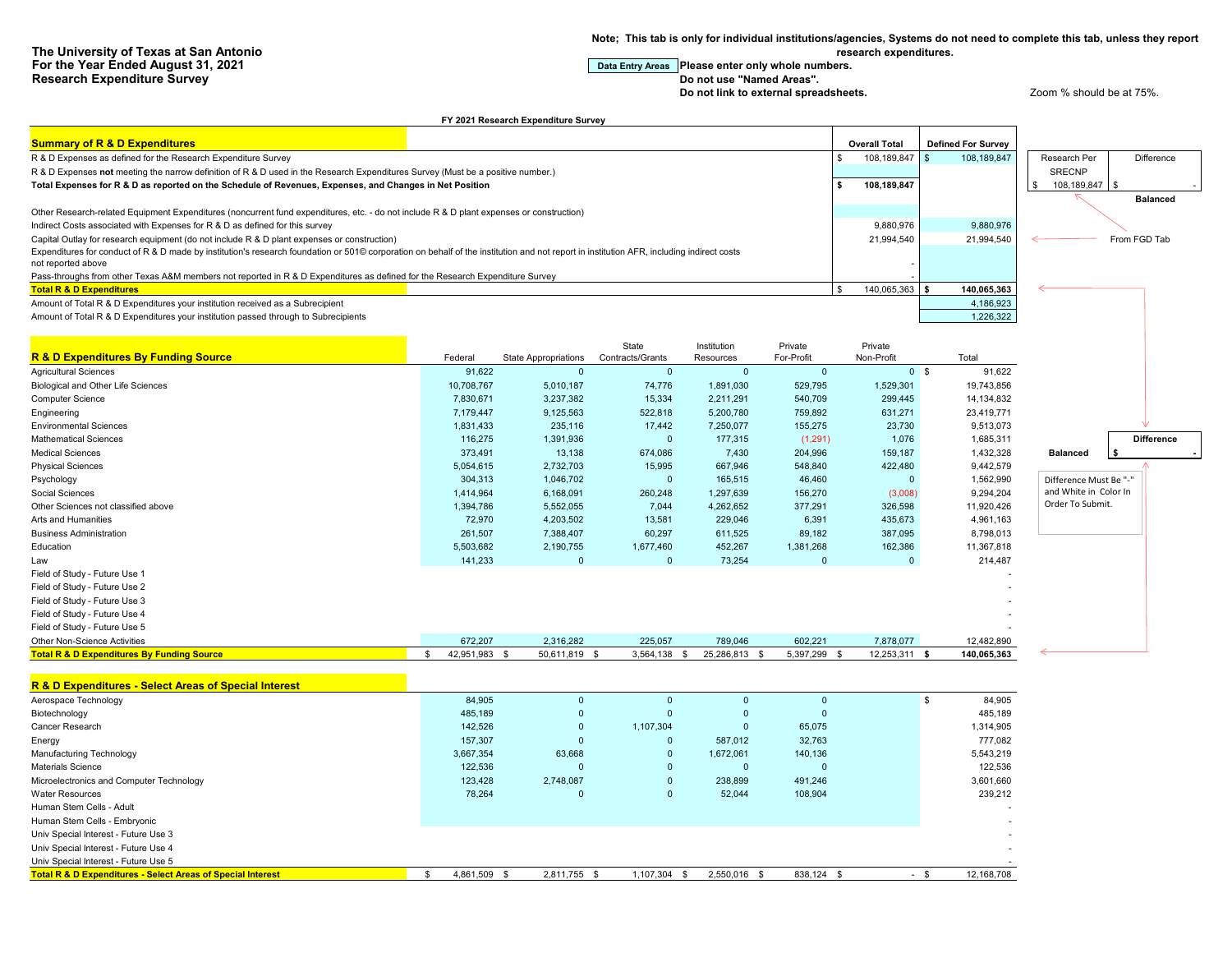| FY 2021 Restricted Research Expenditure Survey                                                                                                           |                                                            |  |                |  |  |  |  |  |  |
|----------------------------------------------------------------------------------------------------------------------------------------------------------|------------------------------------------------------------|--|----------------|--|--|--|--|--|--|
| \$<br>Total Expenses for R & D as reported on the Schedule of Revenues, Expenses, and Changes in Net Position                                            |                                                            |  |                |  |  |  |  |  |  |
| Less research expenses not from the restricted funds group                                                                                               |                                                            |  | (62, 209, 122) |  |  |  |  |  |  |
| Add back capital outlay for restricted funds programs coded research                                                                                     |                                                            |  | 12,210,408     |  |  |  |  |  |  |
| Restricted Research including Capital Outlay from the AFR                                                                                                |                                                            |  |                |  |  |  |  |  |  |
| Less amounts of expenses that do not meet SAMs restricted research standards (enter as negative)                                                         |                                                            |  |                |  |  |  |  |  |  |
| Less pass-through expenses to institutions eligible for either the Texas Comprehensive Research Fund (TCRF) or the Core<br>Research Support Fund (CRSF): |                                                            |  |                |  |  |  |  |  |  |
| Less Federal Pass-throughs (enter as negative)<br>Less State Pass-throughs (enter as negative)                                                           |                                                            |  |                |  |  |  |  |  |  |
| <b>Other Adjustments</b>                                                                                                                                 | Explanation:                                               |  |                |  |  |  |  |  |  |
| Other 1 (e.g. - other added back amounts)                                                                                                                | Competitively awarded grants and contracts funded by state |  | 532,361        |  |  |  |  |  |  |
| Other 2 (e.g. - internal audit adjustments)                                                                                                              |                                                            |  |                |  |  |  |  |  |  |
| Other 3 (All other adjustments)                                                                                                                          |                                                            |  |                |  |  |  |  |  |  |
| <b>Restricted Research Meeting the Definition of Standards and Accounting Methods (SAMs)</b>                                                             |                                                            |  |                |  |  |  |  |  |  |